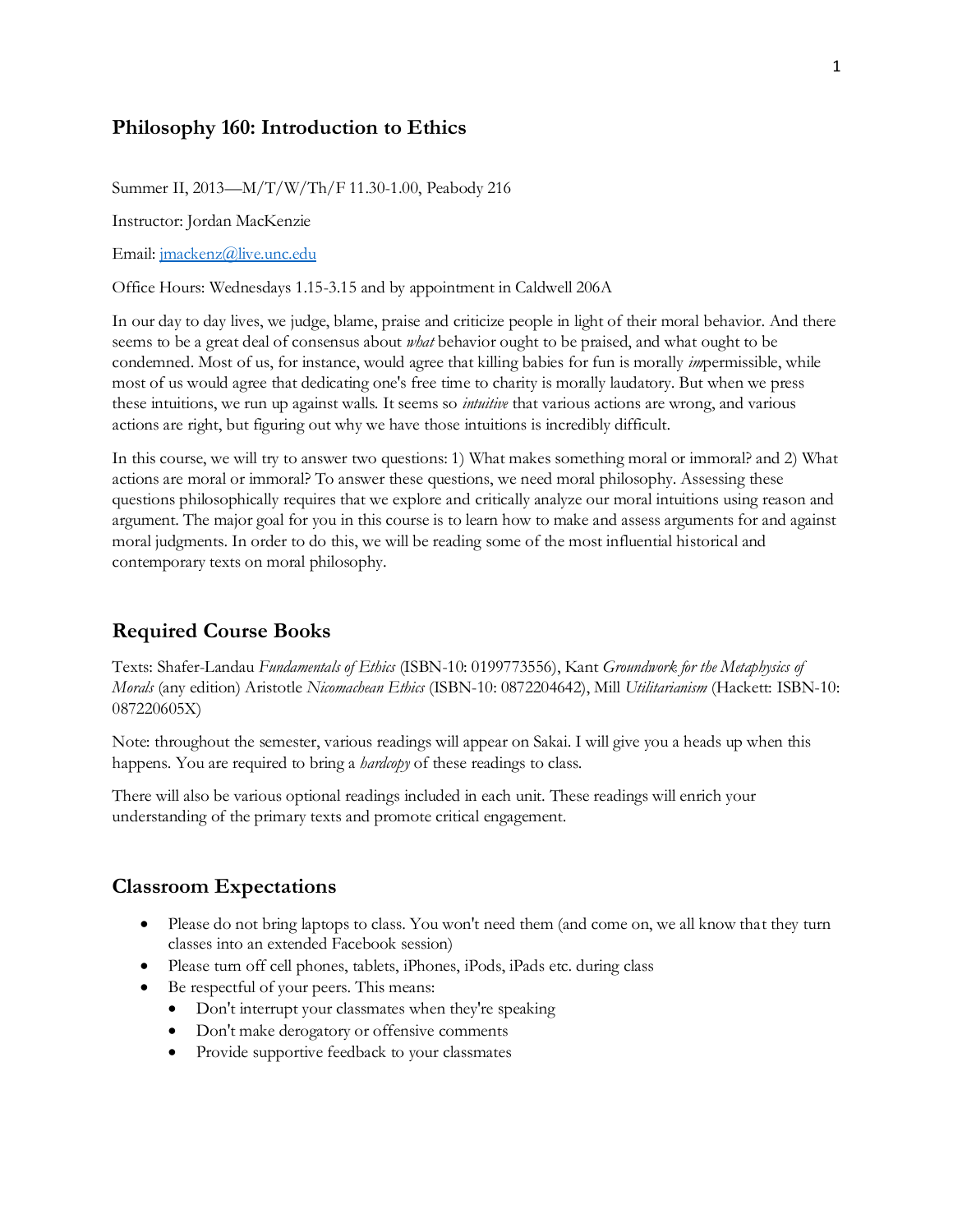# **Course Requirements:**

**Honor Code:** All students are expected to abide by the Honor Code at all times. You are responsible for understanding the terms of the Honor Code, and for understanding what constitutes plagiarism.

For more information on the Honor Code, please visit http://studentconduct.unc.edu.

**Attendance and Participation:** Participation is worth 10% of your grade. By 'participation', I do not mean 'being a warm body in the room'. While attendance is essential to this part of your grade, it is not sufficient. Rather, to do well on this portion of the course, you will be expected to regularly participate in class discussion. You'll most likely find that regular participation will help you in other areas of the course, and make class time far more enjoyable.

**Reading:** Completing the readings before class is an absolute must. You simply won't get much out of these classes without some preparatory work. Also, make sure that you have brought the relevant readings to class. I sometimes call on students to read passages aloud, which is a remarkably difficult thing to do without the book.

**Marking:** All assignments will be blind graded. Please do not put your name on your papers—just write your student number.

Due dates for assignments are firm. I allow extensions only when arrangements are made in advance. If you think you will need an extension, please email me *at least* 24 hours before the assignment is due.

Please bring a hard copy of your papers to class, and email me an electronic copy by the end of the day on the date they are due. All late assignments, if accepted, will be docked a full letter grade for each 24-hour period overdue. If you have made prior arrangements with me about an extension, this policy does not apply.

### **Mark Breakdown:**

| Short Paper (max 1 page) $5\%$                           |                                            |  |  |  |
|----------------------------------------------------------|--------------------------------------------|--|--|--|
| Take-home midterm                                        | $10\%$ (or 20% if mark on paper was lower) |  |  |  |
| Paper $\#1$ (5-7 pages)                                  | 30% (or 20% if mark on midterm was higher) |  |  |  |
| Active Participation                                     | $10\%$                                     |  |  |  |
| Paper #2/Take-home portion of final exam (5-7 pages) 30% |                                            |  |  |  |
| Final Exam (In Class)                                    | $15\%$                                     |  |  |  |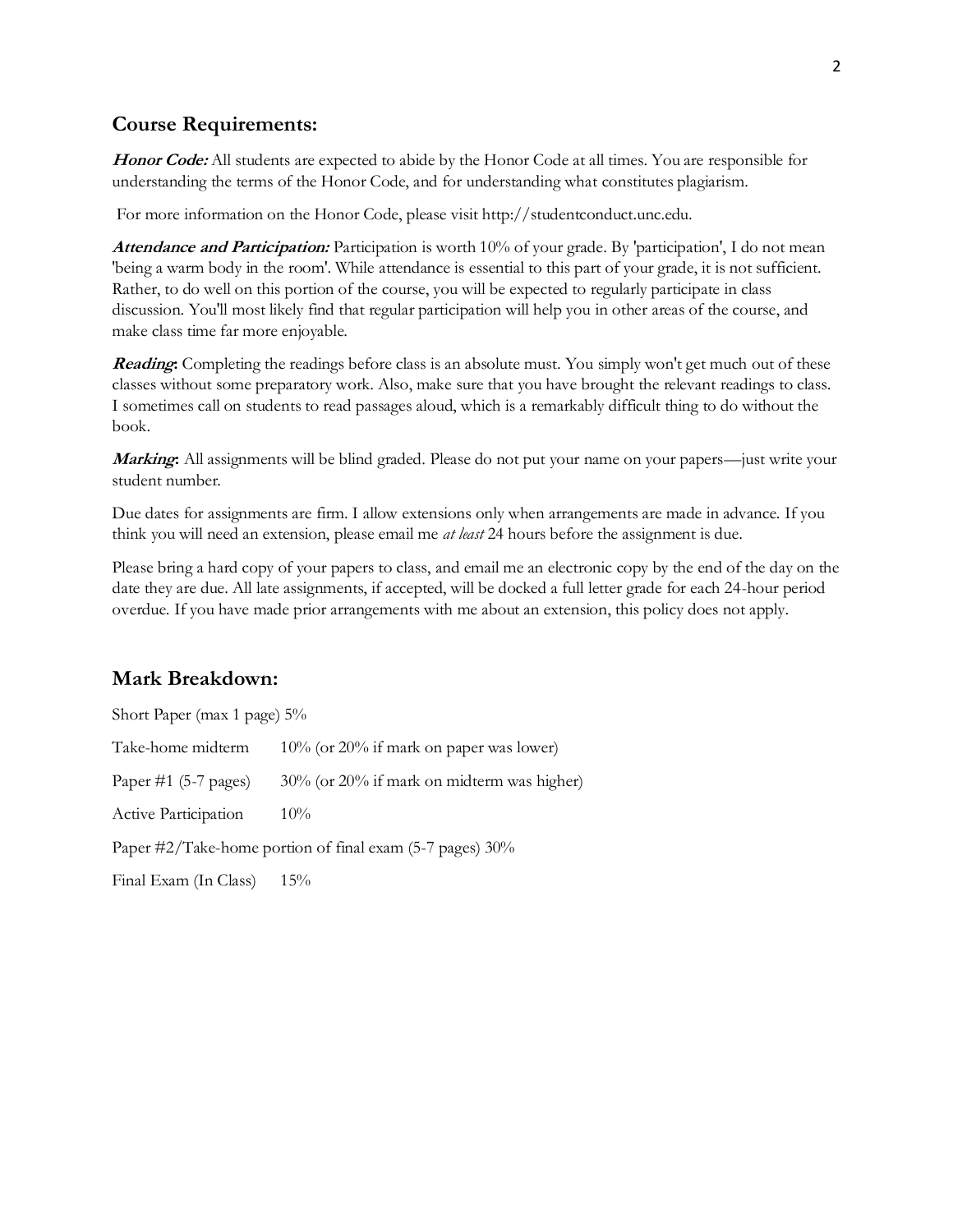# **Schedule of Readings**

This schedule is not a contract. I may, depending on how quickly we move through the readings, make changes to it.

| Date           | Readings                                                                                                                                                                                                                                | <b>Assignments</b>                          |  |  |
|----------------|-----------------------------------------------------------------------------------------------------------------------------------------------------------------------------------------------------------------------------------------|---------------------------------------------|--|--|
| June 20        | Introduction to "Introduction to Ethics"                                                                                                                                                                                                |                                             |  |  |
|                | <b>Challenges to Morality</b>                                                                                                                                                                                                           |                                             |  |  |
| June 21        | Egoism<br>FE Chpt 7 and 8                                                                                                                                                                                                               | <b>Short Paper Assigned (max</b><br>1 page) |  |  |
| June 24        | Relativism<br>James Rachels, "The Challenge of Cultural Relativism"<br>(Sakai)                                                                                                                                                          | <b>Short Paper Due</b>                      |  |  |
|                | Supplementary Readings: FE Chpt 19, p. 289-305                                                                                                                                                                                          |                                             |  |  |
| Utilitarianism |                                                                                                                                                                                                                                         |                                             |  |  |
| June 25        | Mill Utilitarianism Chapter 1<br>Supplementary Readings: FE Chpt 9, 117-132<br>Utilitarianism Editor's Introduction                                                                                                                     |                                             |  |  |
| June 26        | Mill Utilitarianism Chapter 2<br>Supplementary Readings: FE Chpt 9, 117-132                                                                                                                                                             |                                             |  |  |
| June 27        | Mill Utilitarianism Chapter 4<br>Supplementary Readings: FE Chpt 9, 117-132                                                                                                                                                             | Take home midterm<br>distributed            |  |  |
| June 28        | Peter Singer "Famine, Affluence and Morality"                                                                                                                                                                                           |                                             |  |  |
| July 1         | Challenge to Utilitarianism:<br>Derek Parfit Overpopulation and the Quality of Life<br>pp. 7-11 "Quality and Quantity"<br>pp. 17-18 "The Quality of Single Lives"<br>Supplementary Reading: Robert Nozick Experience Machine<br>(Sakai) |                                             |  |  |
| July 2         | Challenge to Utilitarianism:<br>FE Chapter 10: pp. 144 (bottom of page)-152                                                                                                                                                             |                                             |  |  |

**Note: FE=Fundamentals of Ethics**